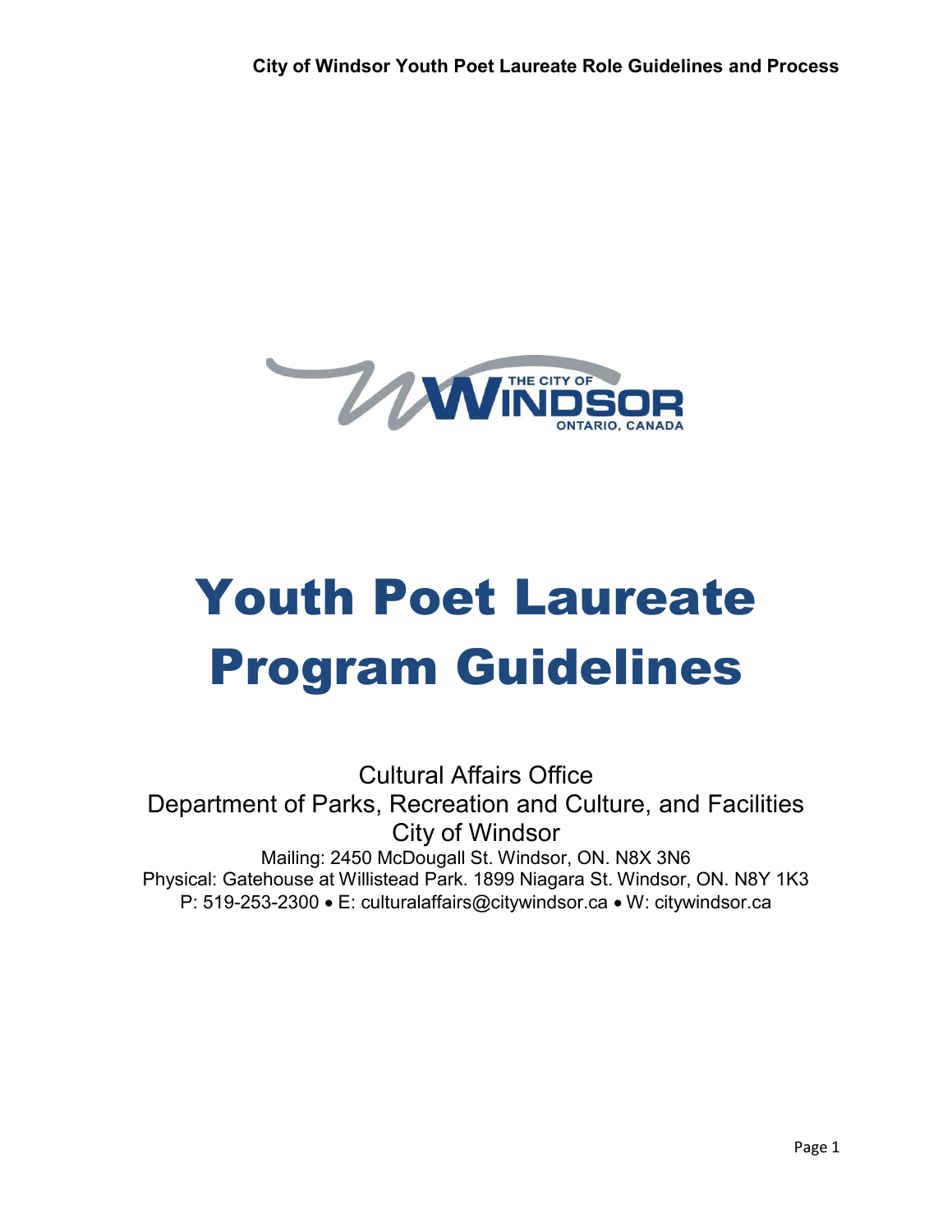# GENERAL INFORMATION

# MISSION FOR THE CITY OF WINDSOR'S CULTURAL AFFAIRS OFFICE

Acting as a catalyst and facilitator, the Cultural Affairs office will ensure the provision of a range of affordable and accessible opportunities for engagement in cultural activities, services, and facilities to residents while at the same time building up a base of unique cultural attributes and activities for visitors, residents, investors, and businesses.

We work in the arts, culture and heritage sectors... the *creative community.* Culture is alive and thriving in our City, winding its way through every aspect of our daily lives, shaping who we are and what is amazing about our community.

# MISSION FOR THE CITY OF WINDSOR'S POET LAUREATE PROGRAM

The City of Windsor's Poet Laureate program aims to promote poetry to a wide and appreciative audience, while strengthening the public's relationship to literature. The program helps to celebrate poetry, writing, and the contribution of poets to the cultural life of our diverse community. Through this program, we are able to capture, preserve and share Windsor's unique stories.

#### YOUTH POET LAUREATE POSITION INFORMATION

**Role:** The **Youth Poet Laureate** position will serve to honour a poet (aged 14 to 24 years), who writes excellent poetry and focuses on themes that are relevant to youth who live in the City of Windsor. This poet will provide a strong youth voice, and will reach out to other youth to inspire interest in poetry and the arts – particularly the literary arts. As an ambassador for youth, poetry, language and the arts, the Youth Poet Laureate will be invited to attend municipal events to share works and increase engagement of youth with the arts. Applicants must reside in the City of Windsor and have a strong connection to the local arts, culture and heritage community. Through this process, the city is seeking out diverse voices and perspectives, including Black, Indigenous and People of Colour and equity-seeking writers and poets. Those working in non-traditional literary art forms (including spoken word artists, storytellers) are encouraged to apply.

#### **Duties, Roles and Responsibilities of the Youth Poet Laureate:**

The duties of the Youth Poet Laureate include:

- To serve as an ambassador for youth, poetry, literature, literacy, and the literary arts;
- create artistic work that reflects Windsor's young people, places, sites, identity, and / or the life of the city's youth;
- produce at least two original works for specific events or occasions identified by the City each year;
- make public presentations of their work at least two times a year;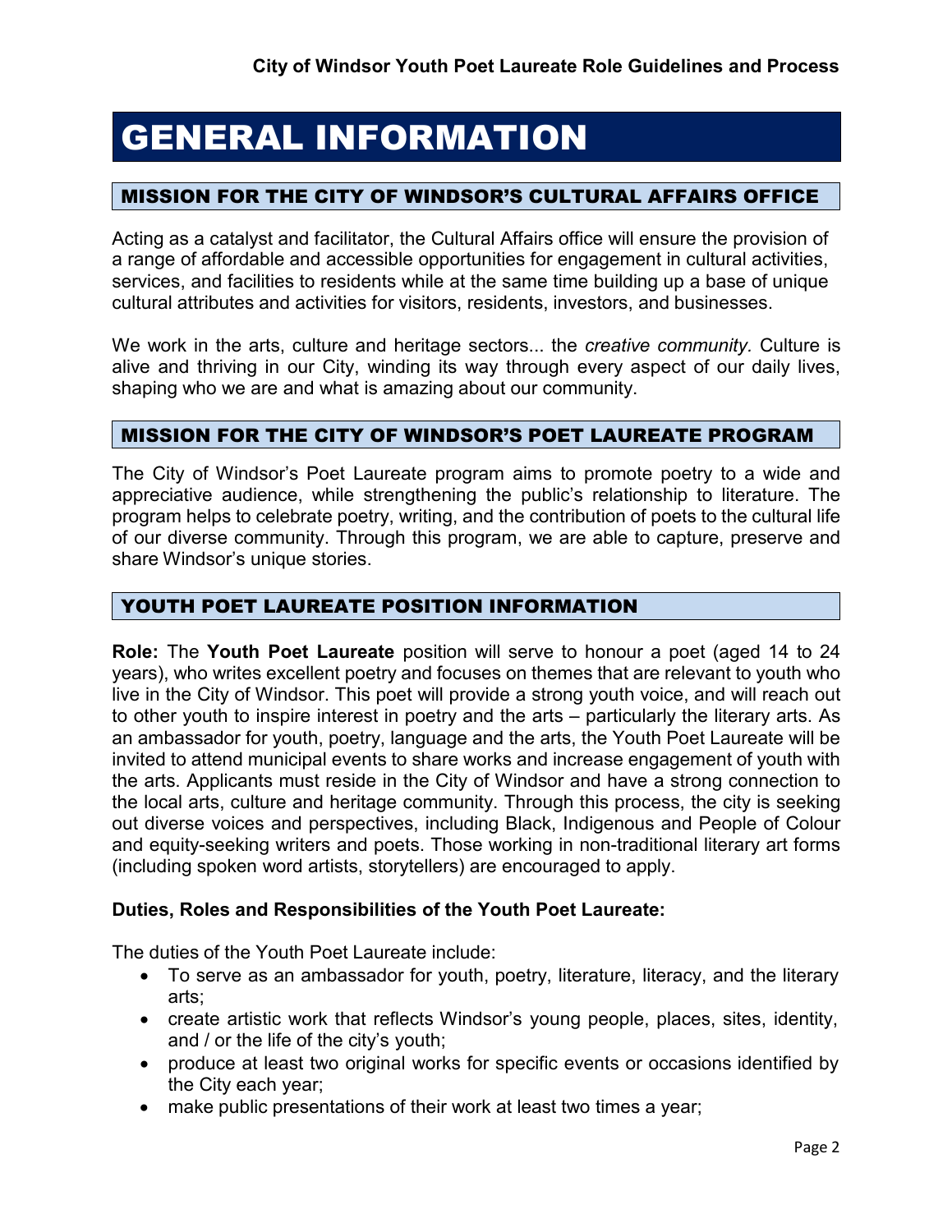- work with City Administration to produce at least one community youth poetry event a year;
- participate in the literary life of the City to raise the visibility of youth, literacy, poetry, and spoken word; and
- be willing to be mentored by the Poet Laureate during their shared term length.

**Term:** The Youth Poet Laureate will serve in the position for a period of approximately two years.

**Honorarium:** The Youth Poet Laureate will receive \$1,000 per year as an honorarium, payable in two installments, one at the start of each year, and one at the mid-point of each year of the term. The position of Youth Poet Laureate is an honour bestowed and does not represent a position of employment with the Corporation of the City of Windsor. This honorarium is intended to support the poet laureate program and projects set forth within the program, and is not intended to cover living costs.

# ELIGIBILITY REQUIREMENTS

Youth Poet Laureate candidates must:

- Be nominated, OR self-nominate (apply) to serve in the role;
- meet the age requirements as outlined;
- be a resident of the City of Windsor;
- be a recognized spoken word artist with an established body of work; OR be a recognized youth with a keen interest in poetry and the literary arts, and a developing body of work;
- have the ability to be an ambassador for literacy, writers, and the literary arts; and
- be willing to fulfill the duties and responsibilities of the positions as outlined.

#### THE NOMINATION / APPLICATION PROCESS

Candidates must complete the Poet Laureate Submission Form. This form can be downloaded at citywindsor.ca.

Hard copies of all completed required forms, along with supporting materials must be received by the City of Windsor's Cultural Affairs Office no later than 3:00 p.m. on the submission deadline date. **Late submissions will not be accepted or assesse**d.

Submissions must be sent by mail / courier to the City of Windsor's Cultural Affairs Office. **E-mailed / faxed submissions will not be accepted**.

Candidates will submit six (6) copies of:

- Completed and signed Submission Form;
- work sample(s) not to exceed six pages (formatting details on form);
- Resume or Curriculum Vitae (CV) not to exceed two pages; and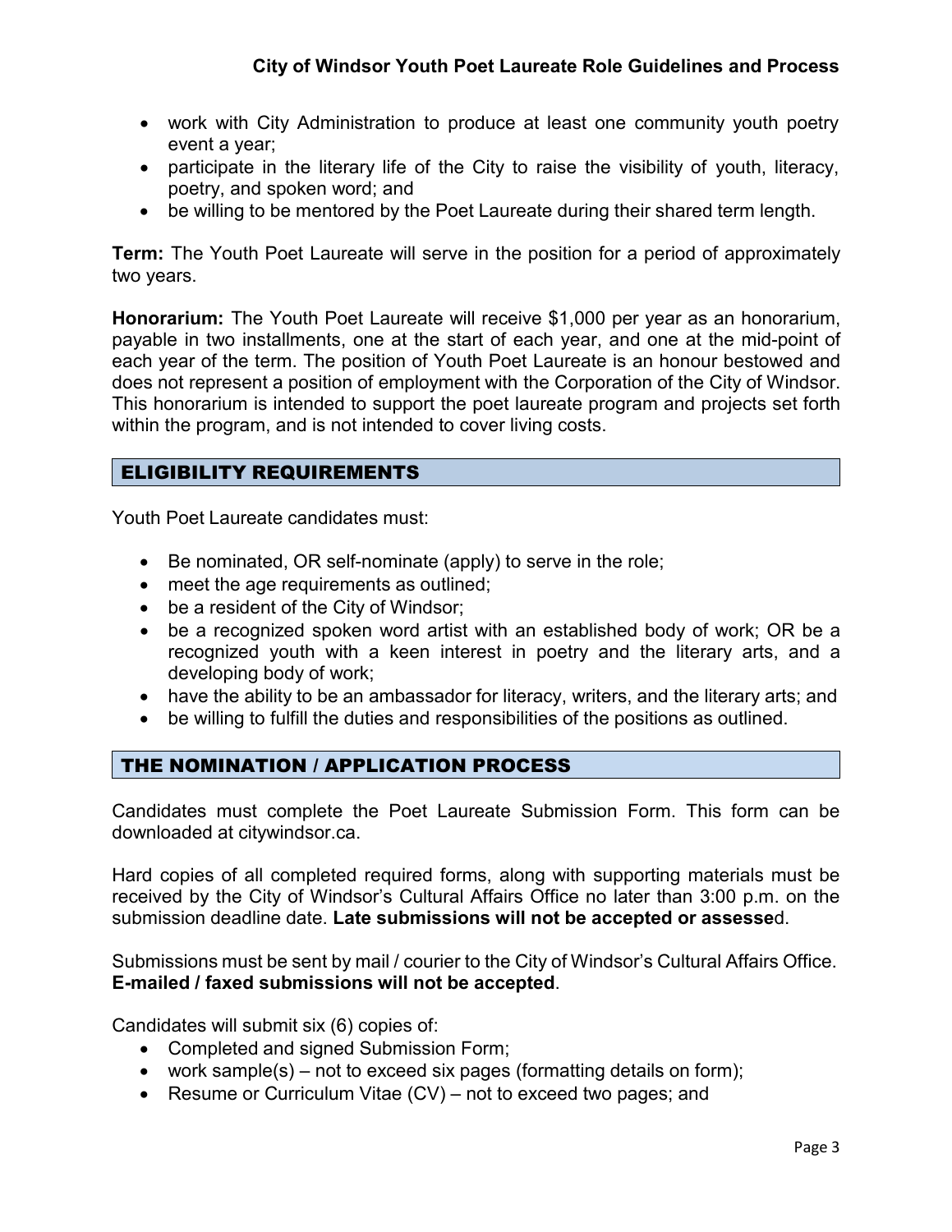• an explanation of what the applicant would do with their role as Youth Poet Laureate – not to exceed one page or 500 words.

Submissions to the City of Windsor's Poet Laureate Program are subject to the *Freedom of Information and Protection of Privacy Act*. The personal information is collected under the authority of the *Municipal Act, Section 10*. This personal information may be used for the purpose of processing the submission form and may become part of the public agenda at a City Council meeting or Committee meeting. Questions about this collection may be directed to the Manager of Culture & Events, (519) 253-2300 ext. 2726 or by mail to:

Freedom of Information Coordinator Office of the City Clerk, Room 530 350 City Hall Square West Windsor, ON N9A 6S1

If someone is nominating a Youth Poet Laureate, we ask that they inform the nominee in advance so that the nominee has adequate time to submit the supporting documents along with the package.

# THE SELECTION COMMITTEE

In order to continue to develop the Poet Laureate program in the City of Windsor, it is important to ensure that community partners and professional organizations be included in the selection process.

The Cultural Affairs section will oversee a committee for the nomination / application process for the selection of a Youth Poet Laureate. The committee will consist of five Windsor representatives, including:

- an organization or individual member of the the local literary arts community;
- a member of the staff of the Windsor Public Library;
- a local bookseller or publisher;
- a representative of the Arts Council Windsor & Region; and
- a member of City Council

Poet Laureate Program Selection Committee members will be selected by a panel to include the City of Windsor's Executive Director of Recreation and Culture; and one representive each from the City's Cultural Affairs section and Finance department.

Committee members must keep application contents and assessment discussions confidential, and must not disclose that they have been selected as committee members. Names of committee members will be released with the results at the end of each selection process.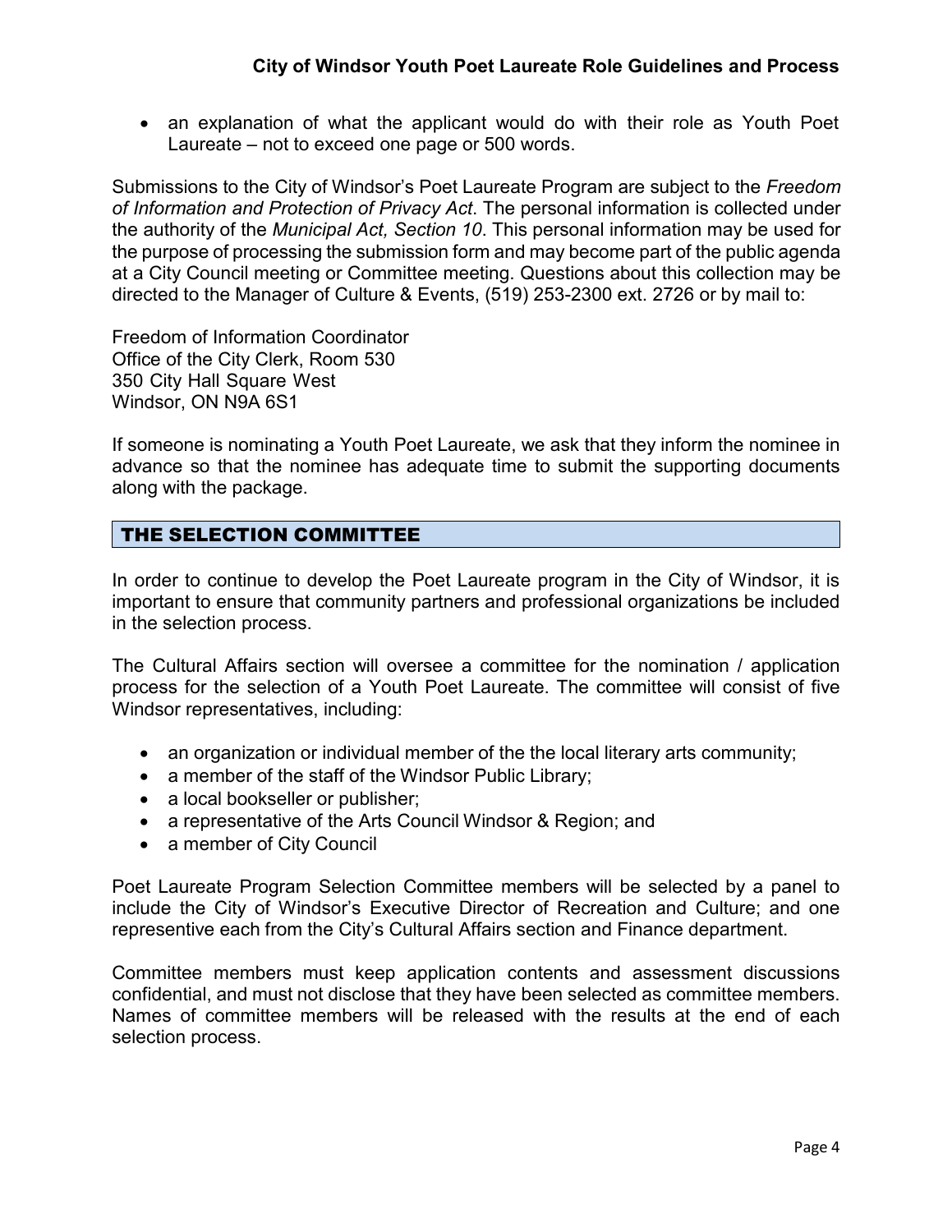#### **City of Windsor Youth Poet Laureate Role Guidelines and Process**

The City of Windsor is particularly concerned with potential conflicts of interest. There are two dimensions of conflict of interest – direct and indirect. There are also two kinds of direct conflict of interest – financial and private.

A committee member is in direct conflict of interest with a particular application if he or she, or a member of his or her immediate family (spouse or equivalent, son or daughter, parent, sibling or members of the immediate household), has a financial interest in the success or failure of the application. Members of the candidate's immediate family would also be considered in direct conflict.

A committee member is in direct conflict of interest with a particular application if he or she has a private interest in the success or failure of the application. Members of the candidate's immediate family would also be considered in direct conflict. A private interest also includes affiliations or activities that compromise or unduly influence decision making.

Any reason that makes it difficult for a committee member to evaluate an application objectively may create an indirect conflict of interest.

The City will strive to choose committee members who are not in direct conflict of interest with any of the applications being assessed. If a direct conflict of interest becomes apparent, the City will ask the committee member to stand down from the adjudication process. All committee members are asked to sign forms to identify conflicts of interest as a further means of documenting the integrity of the process.

# THE ADJUDICATION PROCESS AND FINAL DECISIONS

Once in place, the Poet Laureate Program Selection Committee will consider candidates' published works, artist resume, and reference letters.

Candidates will be evaluated on the basis of:

- Literary experience and significant ability in composing poetry / storytelling;
- contribution to the arts, culture and heritage community in Windsor;
- recognition within their peer community;
- strength of references; and
- ability to fulfill ambassadorial duties.

Poet Laureate Program Selection Committee members will review each application in terms of five (5) assessment categories. Each category has equal weight in assessment. Committee members will rate each category on a five (5) point scale:

- Excellent
- Very good
- Good
- Fair
- Poor